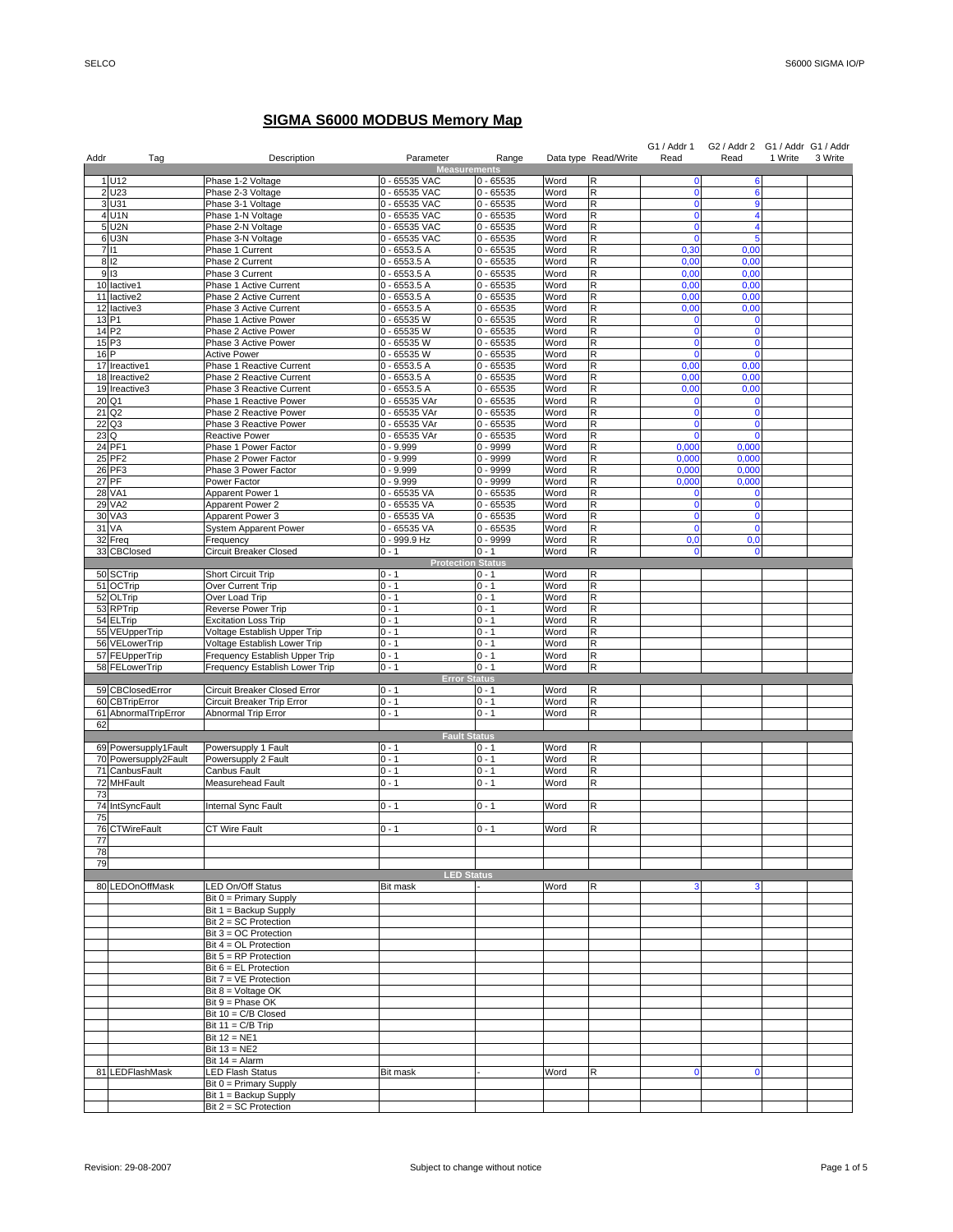٦

|     |                              | $Bit 3 = OC$ Protection                                             |                         |                       |              |                        |                |                |             |             |
|-----|------------------------------|---------------------------------------------------------------------|-------------------------|-----------------------|--------------|------------------------|----------------|----------------|-------------|-------------|
|     |                              | Bit $4 = OL$ Protection                                             |                         |                       |              |                        |                |                |             |             |
|     |                              | Bit $5 = RP$ Protection                                             |                         |                       |              |                        |                |                |             |             |
|     |                              | Bit $6 = EL$ Protection                                             |                         |                       |              |                        |                |                |             |             |
|     |                              | Bit $7 = VE$ Protection                                             |                         |                       |              |                        |                |                |             |             |
|     |                              | Bit $8 =$ Voltage OK                                                |                         |                       |              |                        |                |                |             |             |
|     |                              | Bit $9$ = Phase OK                                                  |                         |                       |              |                        |                |                |             |             |
|     |                              | Bit 10 = C/B Closed                                                 |                         |                       |              |                        |                |                |             |             |
|     |                              | Bit $11 = C/B$ Trip                                                 |                         |                       |              |                        |                |                |             |             |
|     |                              | Bit 12 = NE1                                                        |                         |                       |              |                        |                |                |             |             |
|     |                              |                                                                     |                         |                       |              |                        |                |                |             |             |
|     |                              | Bit $13 = NE2$                                                      |                         |                       |              |                        |                |                |             |             |
|     |                              | Bit $14 =$ Alarm                                                    |                         |                       |              |                        |                |                |             |             |
|     |                              |                                                                     | <b>Input Status</b>     |                       |              |                        |                |                |             |             |
|     | 82 InputMask                 | <b>Input Status</b>                                                 | Bit mask                |                       | Word         | $\mathsf R$            | $\mathbf 0$    | $\mathbf 0$    |             |             |
|     |                              | Bit $0 = C/B$ Reset                                                 |                         |                       |              |                        |                |                |             |             |
|     |                              | Bit 1 = C/B Closed                                                  |                         |                       |              |                        |                |                |             |             |
|     |                              | $Bit 2 = NE$ Reset                                                  |                         |                       |              |                        |                |                |             |             |
|     |                              |                                                                     | <b>Relay Status</b>     |                       |              |                        |                |                |             |             |
|     | 84 RelayMask                 | <b>Relay Status</b>                                                 | Bit mask                |                       | Word         | R                      | $\mathbf 0$    | $\mathbf{1}$   |             |             |
|     |                              | Bit $0 = C/B$ Trip                                                  |                         |                       |              |                        |                |                |             |             |
|     |                              | Bit 1 = NE1 Trip                                                    |                         |                       |              |                        |                |                |             |             |
|     |                              | Bit $2 = NE2$ Trip                                                  |                         |                       |              |                        |                |                |             |             |
|     |                              | $Bit 3 = Alarm$                                                     |                         |                       |              |                        |                |                |             |             |
|     |                              |                                                                     |                         |                       |              |                        |                |                |             |             |
|     |                              |                                                                     | <b>Alarm Status</b>     |                       |              |                        |                |                |             |             |
|     | 89 AlarmMask                 | Alarm Error Status                                                  | Bit mask                |                       | Word         | $\mathsf R$            | 0              | $\mathbf 0$    |             |             |
|     |                              | Bit 0 = Primary Supply                                              |                         |                       |              |                        |                |                |             |             |
|     |                              | Bit 1 = Backup Supply                                               |                         |                       |              |                        |                |                |             |             |
|     |                              | Bit 2 = Unused                                                      |                         |                       |              |                        |                |                |             |             |
|     |                              | Bit 3 = Measure Head                                                |                         |                       |              |                        |                |                |             |             |
|     |                              | Bit 4 = Unused                                                      |                         |                       |              |                        |                |                |             |             |
|     |                              | Bit 5 = Sync. Int. Signal                                           |                         |                       |              |                        |                |                |             |             |
|     |                              | Bit $6 =$ Unused                                                    |                         |                       |              |                        |                |                |             |             |
|     |                              | Bit 7 = Main Loop                                                   |                         |                       |              |                        |                |                |             |             |
|     |                              |                                                                     | Configuration           |                       |              |                        |                |                |             |             |
|     |                              |                                                                     |                         |                       |              |                        |                |                |             |             |
|     | 100 SCEnabled                | Short-Circuit Protection Enabled                                    | Index                   | $0 - 1$               | Word         | <b>RW</b>              | 0              | $\mathbf 0$    | $\mathbf 0$ | $\mathbf 0$ |
|     |                              | $0 = No$                                                            |                         |                       |              |                        |                |                |             |             |
|     |                              | $1 = Yes$                                                           |                         |                       |              |                        |                |                |             |             |
|     | 101 SCLevel                  | <b>Short-Circuit Protection Level</b>                               | 100 - 400 %             | $100 - 400$           | Word         | <b>RW</b>              | 250            | 250            | 300         | 250         |
|     | 102 SCDelay                  | Short-Circuit Protection Delay                                      | 100 - 1000 ms           | 100 - 1000            | Word         | <b>RW</b>              | 100            | 100            | 100         | 100         |
|     | 103 PreSCDelay               | Pre-Short-Circuit Protection Delay                                  | 100 - 1000 ms           | 100 - 1000            | Word         | <b>RW</b>              | 100            | 100            | 100         | 100         |
| 104 |                              |                                                                     |                         |                       |              |                        |                |                |             |             |
| 105 |                              |                                                                     |                         |                       |              |                        |                |                |             |             |
| 106 |                              |                                                                     |                         |                       |              |                        |                |                |             |             |
|     |                              |                                                                     |                         |                       |              |                        |                |                |             |             |
| 107 |                              |                                                                     |                         |                       |              |                        |                |                |             |             |
|     | 108 OCEnabled                | Overcurrent Protection Enabled                                      | Index                   | $0 - 1$               | Word         | <b>RW</b>              |                |                | $\mathbf 0$ | $\mathbf 0$ |
|     |                              | $0 = No$                                                            |                         |                       |              |                        |                |                |             |             |
|     |                              | $1 = Yes$                                                           |                         |                       |              |                        |                |                |             |             |
|     | 109 OCLevel                  | Overcurrent Protection Level                                        | 50 - 140 %              | $\overline{50}$ - 140 | Word         | <b>RW</b>              | 100            | 100            | 100         |             |
|     | 110 OCDelay                  | Overcurrent Protection Delay                                        | $0.1 - 30.0 s$          | $1 - 300$             | Word         | <b>RW</b>              | 5,0            | 5,0            | 5,0         |             |
|     | 111 PreOCDelay               | Pre-Overcurrent Protection Delay                                    | $0.1 - 30.0 s$          | 1 - 300               | Word         | <b>RW</b>              | 5.0            | 5,0            | 5,0         |             |
| 112 |                              |                                                                     |                         |                       |              |                        |                |                |             |             |
| 113 |                              |                                                                     |                         |                       |              |                        |                |                |             |             |
|     |                              |                                                                     |                         |                       |              |                        |                |                |             |             |
| 114 |                              |                                                                     |                         |                       |              |                        |                |                |             |             |
| 115 |                              |                                                                     |                         |                       |              |                        |                |                |             |             |
|     | 116 OLEnabled                | Overload Protection Enabled                                         | Index                   | $0 - 1$               | Word         | <b>RW</b>              |                |                | $\mathbf 0$ |             |
|     |                              | $0 = No$                                                            |                         |                       |              |                        |                |                |             |             |
|     |                              | $1 = Yes$                                                           |                         |                       |              |                        |                |                |             |             |
|     | 117 OLLevel                  | Overload Protection Level                                           | 50 - 140 %              | 50 - 140              | Word         | <b>RW</b>              | 100            | 100            | 100         |             |
|     | 118 OLDelay                  | Overload Protection Delay                                           | 2.0 - 20.0 s            | 20 - 200              | Word         | <b>RW</b>              | 5,0            | 5              | 5,0         |             |
|     | 119 PreOLDelay               | Pre-Overload Protection Delay                                       | $2.0 - 20.0 s$          | 20 - 200              | Word         | <b>RW</b>              | 2,0            | 5              | 5,0         |             |
|     | 120 OLMode                   | Overload Mode                                                       | <u>Index</u>            |                       | Word         | <b>RW</b>              |                |                | $\cap$      |             |
|     |                              | $0 = Phase$                                                         |                         |                       |              |                        |                |                |             |             |
|     |                              | 1 = Sum                                                             |                         |                       |              |                        |                |                |             |             |
| 121 |                              |                                                                     |                         |                       |              |                        |                |                |             |             |
| 122 |                              |                                                                     |                         |                       |              |                        |                |                |             |             |
|     |                              |                                                                     |                         |                       |              |                        |                |                |             |             |
| 123 |                              |                                                                     |                         |                       |              |                        |                |                |             |             |
| 124 |                              |                                                                     |                         |                       |              |                        |                |                |             |             |
|     | 125 RPEnabled                | Reverse Power Protection Enabled                                    | Index                   | $0 - 1$               | Word         | <b>RW</b>              |                | 1              |             |             |
|     |                              | $0 = No$                                                            |                         |                       |              |                        |                |                |             |             |
|     |                              | $1 = Yes$                                                           |                         |                       |              |                        |                |                |             |             |
|     | 126 RPLevel                  | Reverse Power Protection Level                                      | 0 - -20 %               | $0 - 20$              | Word         | <b>RW</b>              | $-20$          | $-200$         |             |             |
|     | 127 RPDelay                  | Reverse Power Protection Delay                                      | $2.0 - 20.0 s$          | $20 - 200$            | Word         | <b>RW</b>              | 50             | 50             |             |             |
|     | 128 PreRPDelay               | Pre-Reverse Power Protection Delay                                  | $2.0 - 20.0 s$          | $20 - 200$            | Word         | <b>RW</b>              | 50             | 50             |             |             |
|     | 129 RPMode                   | Reverse Power Mode                                                  | Index                   | 0 - 1                 | Word         | <b>RW</b>              | 0              | $\mathbf 0$    |             |             |
|     |                              | $0 = Phase$                                                         |                         |                       |              |                        |                |                |             |             |
|     |                              | $1 = Sum$                                                           |                         |                       |              |                        |                |                |             |             |
|     |                              |                                                                     |                         |                       |              |                        |                |                |             |             |
|     |                              |                                                                     |                         |                       |              |                        |                |                |             |             |
| 130 |                              |                                                                     |                         |                       |              |                        |                |                |             |             |
| 131 |                              |                                                                     |                         |                       |              |                        |                |                |             |             |
| 132 |                              |                                                                     |                         |                       |              |                        |                |                |             |             |
| 133 |                              |                                                                     |                         |                       |              |                        |                |                |             |             |
|     | 134 ELEnabled                | <b>Excitation Loss Protection Enabled</b>                           | Index                   | $0 - 1$               | Word         | <b>RW</b>              |                |                |             |             |
|     |                              | $0 = No$                                                            |                         |                       |              |                        |                |                |             |             |
|     |                              |                                                                     |                         |                       |              |                        |                |                |             |             |
|     |                              | $1 = Yes$                                                           |                         |                       |              |                        |                |                |             |             |
|     | 135 ELLevel                  | <b>Excitation Loss Protection Level</b>                             | $0 - 150%$              | $0 - 150$             | Word         | <b>RW</b>              | $-50$          | $-50$          |             |             |
|     | 136 ELDelay                  | <b>Excitation Loss Protection Delay</b>                             | $2.0 - 20.0 s$          | $20 - 200$            | Word         | <b>RW</b>              | 50             | 50             |             |             |
|     | 137 PreELDelay<br>138 ELMode | Pre-Excitation Loss Protection Delay<br><b>Excitation Loss Mode</b> | $2.0 - 20.0 s$<br>Index | $20 - 200$<br>$0 - 1$ | Word<br>Word | <b>RW</b><br><b>RW</b> | 50<br>$\bf{0}$ | 50<br>$\bf{0}$ |             |             |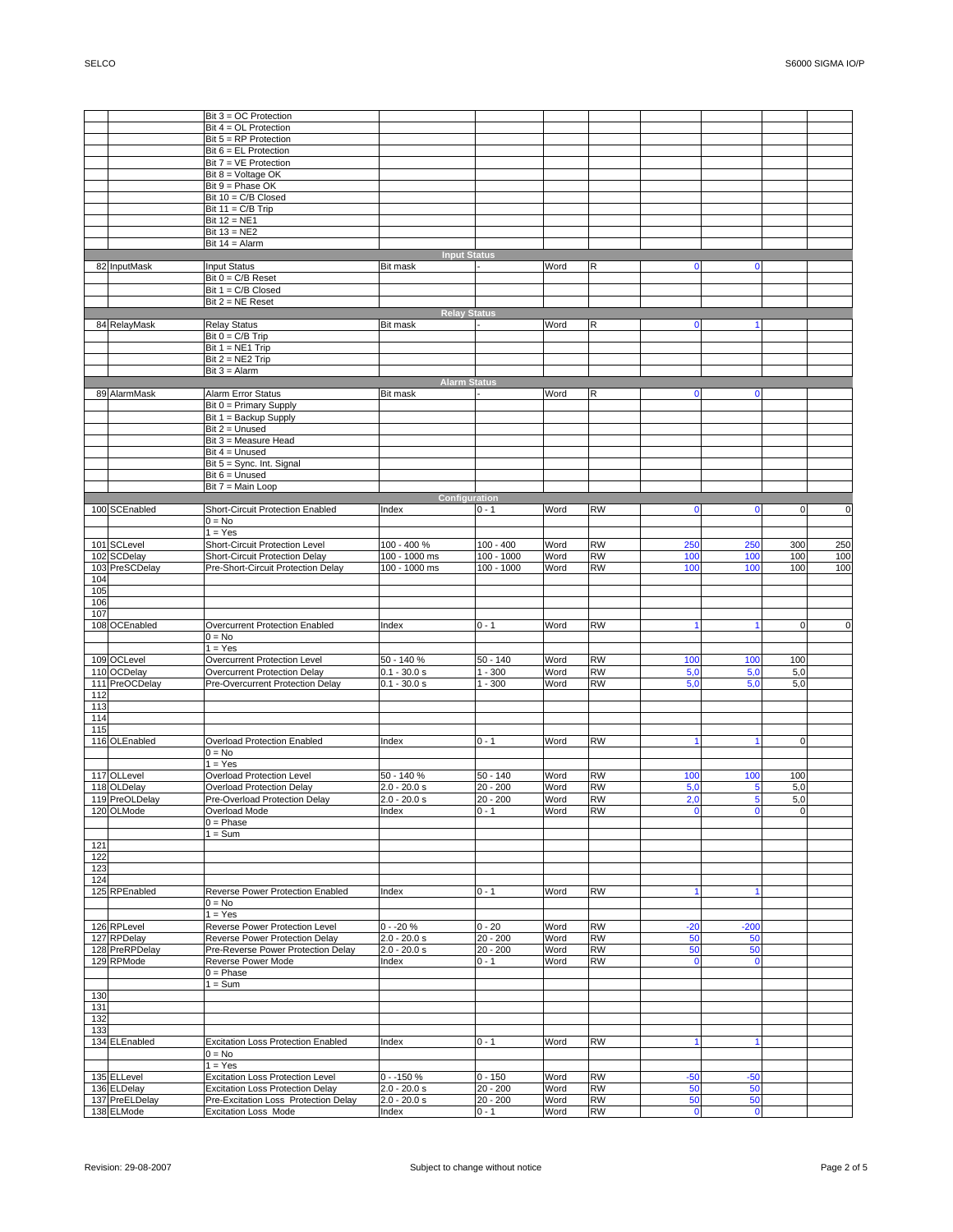|     |                          | $0 = Phase$                             |                |             |      |                 |              |                |  |
|-----|--------------------------|-----------------------------------------|----------------|-------------|------|-----------------|--------------|----------------|--|
|     |                          | $1 = Sum$                               |                |             |      |                 |              |                |  |
| 139 |                          |                                         |                |             |      |                 |              |                |  |
| 140 |                          |                                         |                |             |      |                 |              |                |  |
| 141 |                          |                                         |                |             |      |                 |              |                |  |
| 142 |                          |                                         |                |             |      |                 |              |                |  |
|     | 143 VEEnabled            | Volt. Establish. Protection Enabled     | Index          | $0 - 1$     | Word | <b>RW</b>       | $\mathbf 0$  | 0              |  |
|     |                          | $0 = No$                                |                |             |      |                 |              |                |  |
|     |                          | $1 = Yes$                               |                |             |      |                 |              |                |  |
|     | 144 VELowLevel           | Volt. Establish. Protection Lower Level | 50 - 100 %     | $50 - 100$  | Word | <b>RW</b>       | 70           | 70             |  |
|     | 145 VEUpLevel            | Volt. Establish. Protection Upper Level | 100 - 150 %    | $100 - 150$ | Word | <b>RW</b>       | 130          | 130            |  |
|     | 146 VEDelay              | Volt. Establish. Protection Delay       | $1.0 - 30.0 s$ | $10 - 300$  | Word | <b>RW</b>       | 20           | 20             |  |
|     | 147 PreVEDelay           | Pre-Volt. Establish. Protection Delay   | $1.0 - 30.0 s$ | $10 - 300$  | Word | <b>RW</b>       | 20           | 20             |  |
|     | 148 FEEnabled            | Freq. Establish. Protection Enabled     | Index          | 0 - 1       | Word | <b>RW</b>       | $\mathbf 0$  | $\overline{0}$ |  |
|     |                          | $0 = No$                                |                |             |      |                 |              |                |  |
|     |                          | $1 = Yes$                               |                |             |      |                 |              |                |  |
|     | 149 FELowLevel           | Freq. Establish. Protection Lower Level | 50 - 100 %     | $50 - 100$  | Word | <b>RW</b>       | 70           | 70             |  |
|     | 150 FEUpLevel            | Freq. Establish. Protection Upper Level | 100 - 150 %    | $100 - 150$ | Word | <b>RW</b>       | 130          | 130            |  |
|     | 151 FEDelay              | Freq. Establish. Protection Delay       | $1.0 - 30.0 s$ | $10 - 300$  | Word | <b>RW</b>       | 20           | 20             |  |
|     | 152 PreFEDelay           | Pre-Freq. Establish. Protection Delay   | $1.0 - 30.0 s$ | $10 - 300$  | Word | <b>RW</b>       | 20           | 20             |  |
|     | 153 NE1Enabled           | NE1 Load Trip Enabled                   | Index          | 0 - 1       | Word | <b>RW</b>       |              |                |  |
|     |                          | $0 = No$                                |                |             |      |                 |              |                |  |
|     |                          | $1 = Yes$                               |                |             |      |                 |              |                |  |
|     | 154 NE1Param             | <b>NE1 Load Trip Parameter</b>          | Index          | $0 - 2$     | Word | <b>RW</b>       | $\mathbf 0$  | 0              |  |
|     |                          | $0 =$ Frequency                         |                |             |      |                 |              |                |  |
|     |                          | $1 =$ Load                              |                |             |      |                 |              |                |  |
|     |                          | $2 =$ Current                           |                |             |      |                 |              |                |  |
|     | 155 NE1Level             | NE1 Load Trip Level                     | 20 - 150 %     | 20 - 150    | Word | <b>RW</b>       | 80           | 80             |  |
|     | 156 NE1Hyst              | <b>NE1 Hysteresis</b>                   | 1 - 100 %      | $1 - 100$   | Word | <b>RW</b>       | 10           | 10             |  |
|     | 157 NE1Delay             | <b>NE1 Load Trip Delay</b>              | $1.0 - 60.0 s$ | $10 - 600$  | Word | <b>RW</b>       | 100          | 100            |  |
|     | 158 NE1Mode              | <b>NE1 Load Trip Mode</b>               | Index          | $0 - 1$     | Word | $\overline{RW}$ | $\mathbf 0$  | $\mathbf 0$    |  |
|     |                          | $0 = Phase$                             |                |             |      |                 |              |                |  |
|     |                          | $1 = Sum$                               |                |             |      |                 |              |                |  |
| 159 |                          |                                         |                |             |      |                 |              |                |  |
| 160 |                          |                                         |                |             |      |                 |              |                |  |
|     | 161 NE2Enabled           | <b>NE2 Load Trip Enabled</b>            | Index          | $0 - 1$     | Word | <b>RW</b>       |              |                |  |
|     |                          | $0 = No$                                |                |             |      |                 |              |                |  |
|     |                          | $1 = Yes$                               |                |             |      |                 |              |                |  |
|     | 162 NE2Param             | <b>NE2 Load Trip Parameter</b>          | Index          | $0 - 2$     | Word | <b>RW</b>       | $\mathbf 0$  |                |  |
|     |                          | $0 =$ Frequency                         |                |             |      |                 |              |                |  |
|     |                          | $1 =$ Load                              |                |             |      |                 |              |                |  |
|     |                          | $2 =$ Current                           |                |             |      |                 |              |                |  |
|     | 163 NE2Level             | NE2 Load Trip Level                     | 20 - 150 %     | 20 - 150    | Word | <b>RW</b>       | 90           | 90             |  |
|     | 164 NE2Hyst              | <b>NE2 Hysteresis</b>                   | $1 - 100 %$    | $1 - 100$   | Word | <b>RW</b>       | 10           | 10             |  |
|     | 165 NE2Delay             | <b>NE2 Load Trip Delay</b>              | $1.0 - 60.0 s$ | $10 - 600$  | Word | <b>RW</b>       | 100          | 100            |  |
|     | 166 NE2Mode              | NE2 Load Trip Mode                      | Index          | $0 - 1$     | Word | <b>RW</b>       | $\mathbf 0$  | $\mathbf 0$    |  |
|     |                          | $0 = Phase$                             |                |             |      |                 |              |                |  |
|     |                          | $1 = Sum$                               |                |             |      |                 |              |                |  |
| 167 |                          |                                         |                |             |      |                 |              |                |  |
| 168 |                          |                                         |                |             |      |                 |              |                |  |
|     | 169 AlarmRelayProtection | Alarm Relay Protection                  | Index          | $0 - 1$     | Word | <b>RW</b>       | $\mathbf 0$  | 0              |  |
|     | 170 CBTripContact        | C/B Trip Relay Normal State             | Index          | $0 - 1$     | Word | <b>RW</b>       | $\mathbf{0}$ |                |  |
|     |                          | 0 = Normally Deenergized (ND)           |                |             |      |                 |              |                |  |
|     |                          | 1 = Normally Energized (NE)             |                |             |      |                 |              |                |  |
| 171 |                          |                                         |                |             |      |                 |              |                |  |
|     | 172 NE1TripContact       | <b>NE1 Relay Normal State</b>           | Index          | $0 - 1$     | Word | RW              | $\mathbf 0$  | 0              |  |
|     |                          | 0 = Normally Deenergized (ND)           |                |             |      |                 |              |                |  |
|     |                          | 1 = Normally Energized (NE)             |                |             |      |                 |              |                |  |
|     | 173 NE1TripLatch         | <b>NE1 Relay Latch Function</b>         | index          | $0 - 1$     | Word | <b>RW</b>       |              |                |  |
|     |                          | $0 = No$ Latch                          |                |             |      |                 |              |                |  |
|     |                          | $1 =$ Latch                             |                |             |      |                 |              |                |  |
| 174 |                          |                                         |                |             |      |                 |              |                |  |
|     | 175 NE2TripContact       | NE2 Relay Normal State                  | Index          | $0 - 1$     | Word | <b>RW</b>       | $\mathbf 0$  | n              |  |
|     |                          | 0 = Normally Deenergized (ND)           |                |             |      |                 |              |                |  |
|     |                          | 1 = Normally Energized (NE)             |                |             |      |                 |              |                |  |
|     | 176 NE2TripLatch         | NE2 Relay Latch Function                | Index          | $0 - 1$     | Word | <b>RW</b>       |              |                |  |
|     |                          | $0 = No$ Latch                          |                |             |      |                 |              |                |  |
|     |                          | $1 =$ Latch                             |                |             |      |                 |              |                |  |
| 177 |                          |                                         |                |             |      |                 |              |                |  |
|     | 178 UnloadTrip           | Unload Trip Signal                      | index          | $0 - 1$     | Word | <b>RW</b>       | $\mathbf 0$  | $\mathbf 0$    |  |
|     |                          | 0 = CB Trip Relay                       |                |             |      |                 |              |                |  |
|     |                          | $1 = Aux I/O 2$                         |                |             |      |                 |              |                |  |
| 179 |                          |                                         |                |             |      |                 |              |                |  |
| 180 |                          |                                         |                |             |      |                 |              |                |  |
| 181 |                          |                                         |                |             |      |                 |              |                |  |
| 182 |                          |                                         |                |             |      |                 |              |                |  |
|     | 183 Out1Src              | Output 1 Source                         | Index          | $0 - 31$    | Word | <b>RW</b>       | 15           | 15             |  |
|     |                          | $0 = U12$                               |                |             |      |                 |              |                |  |
|     |                          | $1 = U23$                               |                |             |      |                 |              |                |  |
|     |                          | $2 = U31$                               |                |             |      |                 |              |                |  |
|     |                          | $3 = U1N$                               |                |             |      |                 |              |                |  |
|     |                          | $4 = U2N$                               |                |             |      |                 |              |                |  |
|     |                          | $5 = U3N$                               |                |             |      |                 |              |                |  |
|     |                          | $6 = 11$                                |                |             |      |                 |              |                |  |
|     |                          |                                         |                |             |      |                 |              |                |  |
|     |                          | $7 = 12$                                |                |             |      |                 |              |                |  |
|     |                          | $8 = 13$<br>$9 =$ lactive1              |                |             |      |                 |              |                |  |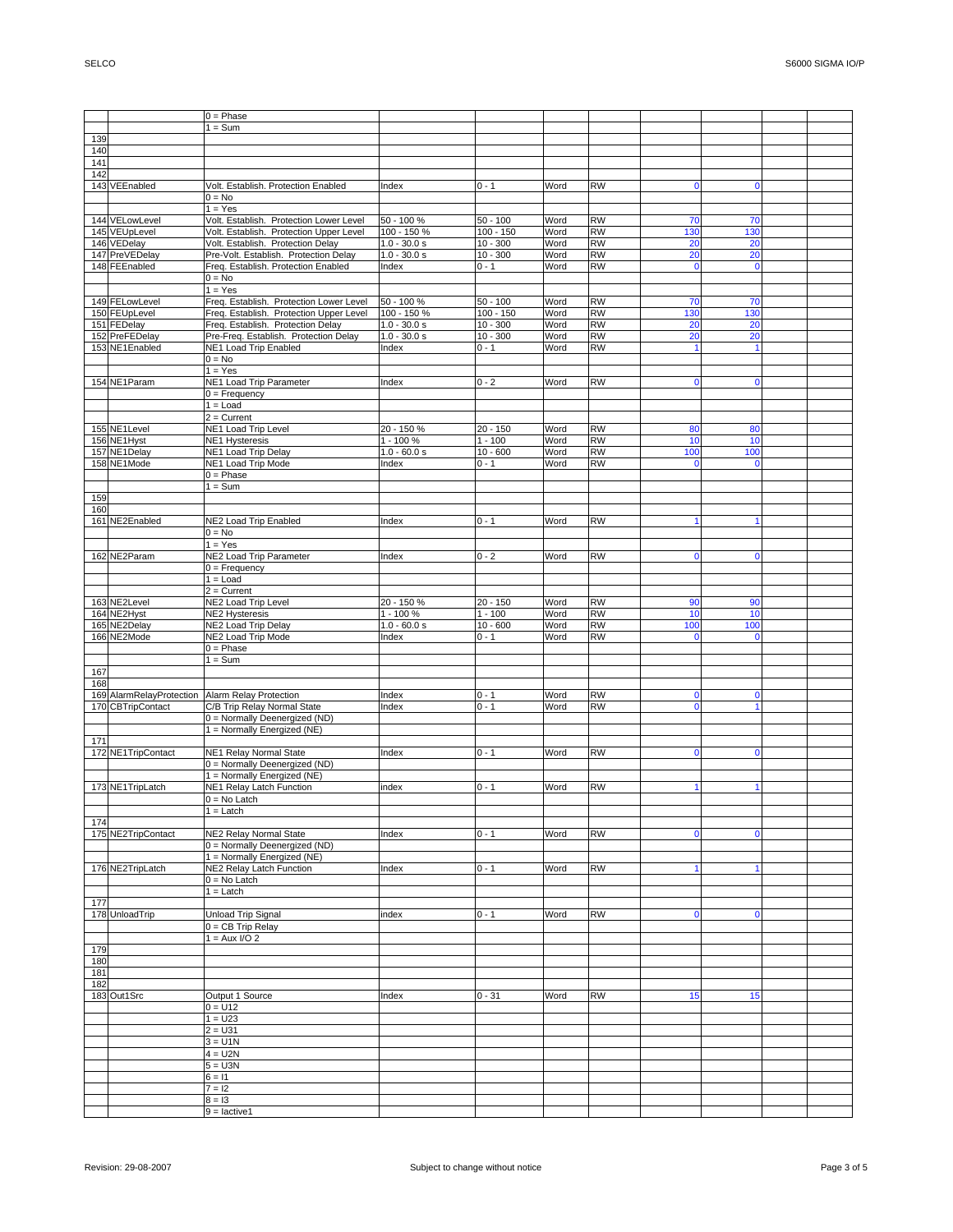|     |                 | $10 =$ lactive2       |                                          |                     |      |           |                |                |  |
|-----|-----------------|-----------------------|------------------------------------------|---------------------|------|-----------|----------------|----------------|--|
|     |                 | $11 =$ lactive3       |                                          |                     |      |           |                |                |  |
|     |                 | $12 = P1$             |                                          |                     |      |           |                |                |  |
|     |                 | $13 = P2$             |                                          |                     |      |           |                |                |  |
|     |                 | $14 = P3$             |                                          |                     |      |           |                |                |  |
|     |                 | $15 = P$              |                                          |                     |      |           |                |                |  |
|     |                 | $16 =$ Ireactive1     |                                          |                     |      |           |                |                |  |
|     |                 | $17 =$ Ireactive2     |                                          |                     |      |           |                |                |  |
|     |                 | $18 =$ Ireactive3     |                                          |                     |      |           |                |                |  |
|     |                 | $19 = Q1$             |                                          |                     |      |           |                |                |  |
|     |                 | $20 = Q2$             |                                          |                     |      |           |                |                |  |
|     |                 | $21 = Q3$             |                                          |                     |      |           |                |                |  |
|     |                 |                       |                                          |                     |      |           |                |                |  |
|     |                 | $22 = Q$              |                                          |                     |      |           |                |                |  |
|     |                 | $23 = PF1$            |                                          |                     |      |           |                |                |  |
|     |                 | $24 = PF2$            |                                          |                     |      |           |                |                |  |
|     |                 | $25 = PF3$            |                                          |                     |      |           |                |                |  |
|     |                 | $26 = PF$             |                                          |                     |      |           |                |                |  |
|     |                 | $27 = VA1$            |                                          |                     |      |           |                |                |  |
|     |                 | $28 = VA2$            |                                          |                     |      |           |                |                |  |
|     |                 | $29 = VA3$            |                                          |                     |      |           |                |                |  |
|     |                 | $30 = VA$             |                                          |                     |      |           |                |                |  |
|     |                 | $31 =$ Freq           |                                          |                     |      |           |                |                |  |
|     | 184 Out1Signal  | Output 1 Signal       | Index                                    | $0 - 1$             | Word | <b>RW</b> | $\mathbf 0$    | $\mathbf 0$    |  |
|     |                 | $0 =$ Voltage         |                                          |                     |      |           |                |                |  |
|     |                 | $1 =$ Current         |                                          |                     |      |           |                |                |  |
|     | 185 Out1SrcMin  | Output 1 Source Min.  | -1000.0 - 1000.0 %                       | -10000 - 10000 Word |      | <b>RW</b> | $\mathbf{0}$   | $\mathbf 0$    |  |
|     | 186 Out1SrcMax  | Output 1 Source Max.  | $-1000.0 - 1000.0 %$                     | -10000 - 10000 Word |      | <b>RW</b> | 100            | 100            |  |
|     | 187 Out1VoltMin | Output 1 Voltage Min. | -10.000 - 10.000 VDC -10000 - 10000 Word |                     |      | <b>RW</b> | $-1$           | $-1$           |  |
|     | 188 Out1VoltMax | Output 1 Voltage Max. | 10.000 - 10.000 VDC                      | -10000 - 10000 Word |      | <b>RW</b> | 10             | 10             |  |
|     | 189 Out1CurMin  | Output 1 Current Min. | $0.000 - 24.000$ mA                      | $0 - 24000$         | Word | <b>RW</b> | $\overline{4}$ | $\overline{4}$ |  |
|     | 190 Out1CurMax  | Output 1 Current Max. | $0.000 - 24.000$ mA                      | $0 - 24000$         |      | <b>RW</b> | 20             | 20             |  |
|     |                 |                       |                                          |                     | Word |           |                |                |  |
| 191 |                 |                       |                                          |                     |      |           |                |                |  |
| 192 |                 |                       |                                          |                     |      |           |                |                |  |
| 193 |                 |                       |                                          |                     |      |           |                |                |  |
| 194 |                 |                       |                                          |                     |      |           |                |                |  |
| 195 |                 |                       |                                          |                     |      |           |                |                |  |
|     | 196 Out2Src     | Output 2 Source       | Index                                    | $0 - 31$            | Word | <b>RW</b> | 22             | 22             |  |
|     |                 | $0 = U12$             |                                          |                     |      |           |                |                |  |
|     |                 | $1 = U23$             |                                          |                     |      |           |                |                |  |
|     |                 | $2 = U31$             |                                          |                     |      |           |                |                |  |
|     |                 | $3 = U1N$             |                                          |                     |      |           |                |                |  |
|     |                 | $4 = U2N$             |                                          |                     |      |           |                |                |  |
|     |                 | $5 = U3N$             |                                          |                     |      |           |                |                |  |
|     |                 | $6 = 11$              |                                          |                     |      |           |                |                |  |
|     |                 | $7 = 12$              |                                          |                     |      |           |                |                |  |
|     |                 | $8 = 13$              |                                          |                     |      |           |                |                |  |
|     |                 | $9 =$ lactive1        |                                          |                     |      |           |                |                |  |
|     |                 | $10 =$ lactive2       |                                          |                     |      |           |                |                |  |
|     |                 | $11 =$ lactive3       |                                          |                     |      |           |                |                |  |
|     |                 | $12 = P1$             |                                          |                     |      |           |                |                |  |
|     |                 | $13 = P2$             |                                          |                     |      |           |                |                |  |
|     |                 | $14 = P3$             |                                          |                     |      |           |                |                |  |
|     |                 |                       |                                          |                     |      |           |                |                |  |
|     |                 | $15 = P$              |                                          |                     |      |           |                |                |  |
|     |                 | $16 =$ Ireactive1     |                                          |                     |      |           |                |                |  |
|     |                 | $17 =$ Ireactive2     |                                          |                     |      |           |                |                |  |
|     |                 | $18 =$ Ireactive3     |                                          |                     |      |           |                |                |  |
|     |                 | $19 = Q1$             |                                          |                     |      |           |                |                |  |
|     |                 | $20 = Q2$             |                                          |                     |      |           |                |                |  |
|     |                 | $21 = Q3$             |                                          |                     |      |           |                |                |  |
|     |                 | $22 = Q$              |                                          |                     |      |           |                |                |  |
|     |                 | $23 = PF1$            |                                          |                     |      |           |                |                |  |
|     |                 | $24 = PF2$            |                                          |                     |      |           |                |                |  |
|     |                 | $25 = PF3$            |                                          |                     |      |           |                |                |  |
|     |                 | $26 = PF$             |                                          |                     |      |           |                |                |  |
|     |                 | $27 = VA1$            |                                          |                     |      |           |                |                |  |
|     |                 | $28 = VA2$            |                                          |                     |      |           |                |                |  |
|     |                 | $29 = VA3$            |                                          |                     |      |           |                |                |  |
|     |                 | $30 = VA$             |                                          |                     |      |           |                |                |  |
|     |                 | $31 =$ Freq           |                                          |                     |      |           |                |                |  |
|     | 197 Out2Signal  | Output 2 Signal       | Index                                    | $0 - 1$             | Word | <b>RW</b> | $\mathbf 0$    | $\mathbf 0$    |  |
|     |                 | $0 =$ Voltage         |                                          |                     |      |           |                |                |  |
|     |                 | $1 =$ Current         |                                          |                     |      |           |                |                |  |
|     | 198 Out2SrcMin  | Output 2 Source Min.  | -1000.0 - 1000.0 %                       | -10000 - 10000 Word |      | <b>RW</b> | $\mathbf 0$    | $\mathbf{0}$   |  |
|     | 199 Out2SrcMax  | Output 2 Source Max.  | -1000.0 - 1000.0 %                       | -10000 - 10000 Word |      | <b>RW</b> | 100            | 100            |  |
|     | 200 Out2VoltMin |                       |                                          |                     |      | <b>RW</b> |                |                |  |
|     |                 | Output 2 Voltage Min. | -10.000 - 10.000 VDC                     | -10000 - 10000 Word |      |           | $-1$           | $-1$           |  |
|     | 201 Out2VoltMax | Output 2 Voltage Max. | -10.000 - 10.000 VDC                     | -10000 - 10000 Word |      | <b>RW</b> | 10             | 10             |  |
|     | 202 Out2CurMin  | Output 2 Current Min. | $0.000 - 24.000$ mA                      | $0 - 24000$         | Word | RW        | $\overline{4}$ | $\overline{4}$ |  |
|     | 203 Out2CurMax  | Output 2 Current Max. | $0.000 - 24.000$ mA                      | $0 - 24000$         | Word | RW        | 20             | 20             |  |
| 204 |                 |                       |                                          |                     |      |           |                |                |  |
| 205 |                 |                       |                                          |                     |      |           |                |                |  |
| 206 |                 |                       |                                          |                     |      |           |                |                |  |
| 207 |                 |                       |                                          |                     |      |           |                |                |  |
| 208 |                 |                       |                                          |                     |      |           |                |                |  |
|     | 209 Out3Src     | Output 3 Source       | Index                                    | $0 - 31$            | Word | <b>RW</b> | 26             | 26             |  |
|     |                 | $0 = U12$             |                                          |                     |      |           |                |                |  |
|     |                 | $1 = U23$             |                                          |                     |      |           |                |                |  |
|     |                 | $2 = U31$             |                                          |                     |      |           |                |                |  |
|     |                 |                       |                                          |                     |      |           |                |                |  |